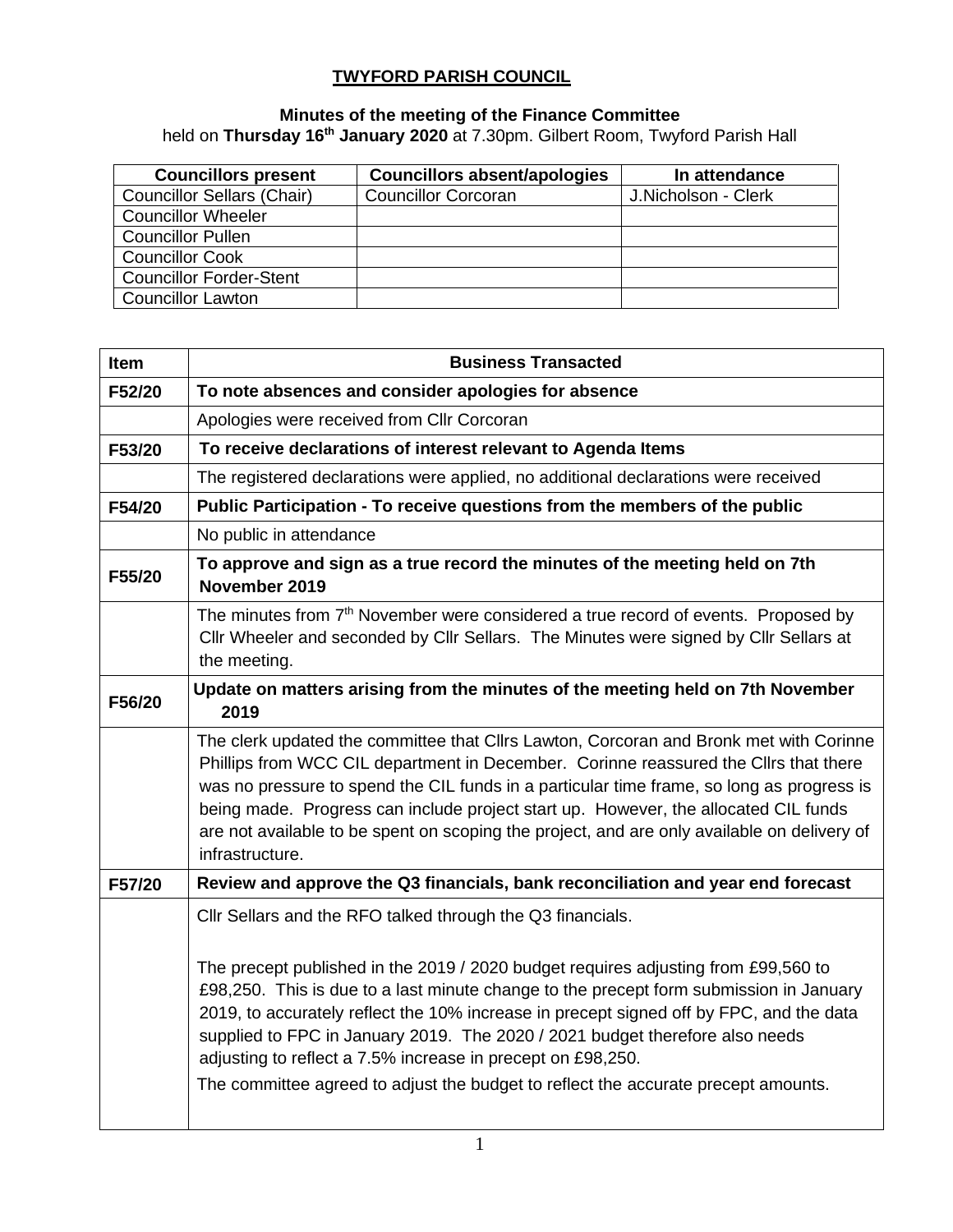|              | The Q3 financials look favourable to budget as £5,000 grant has been awarded from                                                             |  |  |  |  |  |  |  |
|--------------|-----------------------------------------------------------------------------------------------------------------------------------------------|--|--|--|--|--|--|--|
|              | HCC towards the Water Meadow project. VAT income is also included in the financials                                                           |  |  |  |  |  |  |  |
|              | (new software includes VAT in the report) which is not included in the TPC budget.                                                            |  |  |  |  |  |  |  |
|              | Action: Cllr Lawton requested employment costs are split between the Clerk and                                                                |  |  |  |  |  |  |  |
| <b>Clerk</b> | <b>Assistant Clerk.</b>                                                                                                                       |  |  |  |  |  |  |  |
|              | Unallocated funds are still available in S137 budget for 2019 / 2020.                                                                         |  |  |  |  |  |  |  |
|              | Ballard Close Trustees need to submit a form for the play inspection costs.                                                                   |  |  |  |  |  |  |  |
|              | Action: Clerk to add to the next Finance Committee agenda, 23rd April 2020, to                                                                |  |  |  |  |  |  |  |
| <b>Clerk</b> | provide an update on all the grants provided to TPC in the past 18 months (ie, WCC                                                            |  |  |  |  |  |  |  |
|              | / HCC / SDNP), and update on progress against conditions of the grant.                                                                        |  |  |  |  |  |  |  |
| F58/20       | Review and approve the Q3 VAT return                                                                                                          |  |  |  |  |  |  |  |
|              | The VAT return was reviewed.                                                                                                                  |  |  |  |  |  |  |  |
| <b>Clerk</b> | Action: Clerk to check the VAT return includes all of the Aquascience invoices. If                                                            |  |  |  |  |  |  |  |
|              | confirmed, Clerk to file the VAT return.                                                                                                      |  |  |  |  |  |  |  |
| F59/20       | Review the TPC project programme and funding process                                                                                          |  |  |  |  |  |  |  |
|              | The project owners are drafting PIDs for each project. The PIDS are due for the FPC                                                           |  |  |  |  |  |  |  |
|              | 30 <sup>th</sup> January. It was agreed that the finance committee will review the PIDS in February,                                          |  |  |  |  |  |  |  |
|              | prior to the March finance committee, and allocate funds from the budget for the FPC to                                                       |  |  |  |  |  |  |  |
|              | approve at 19 <sup>th</sup> March FPC.                                                                                                        |  |  |  |  |  |  |  |
|              | Meeting arranged: Review funds for projects, Monday 24 <sup>th</sup> February, 1pm to 3pm at the                                              |  |  |  |  |  |  |  |
|              | Clerk's house.                                                                                                                                |  |  |  |  |  |  |  |
| F60/20       | Note submission of the precept form to WCC                                                                                                    |  |  |  |  |  |  |  |
|              | As noted under 57/20: The precept published in the 2019 / 2020 budget requires                                                                |  |  |  |  |  |  |  |
|              | adjusting from £99,560 to £98,250. This is due to a last minute change to the precept                                                         |  |  |  |  |  |  |  |
|              | form submission in January 2019. The 2020 / 2021 budget therefore also needs                                                                  |  |  |  |  |  |  |  |
|              | adjusting to reflect a 7.5% increase in precept on £98,250. The precept form has been<br>adjusted requesting £105,619 precept for 2020 /2021. |  |  |  |  |  |  |  |
|              |                                                                                                                                               |  |  |  |  |  |  |  |
| F61/20       | Update on CIL applications for 2020/2021                                                                                                      |  |  |  |  |  |  |  |
|              | Clerk is to meet with Cllr Corcoran on 28 <sup>th</sup> January to draft the CIL application for the                                          |  |  |  |  |  |  |  |
|              | flood mitigation project. The CIL application is due to be submitted to SDNP by 31 <sup>st</sup><br>January.                                  |  |  |  |  |  |  |  |
|              |                                                                                                                                               |  |  |  |  |  |  |  |
| <b>Clerk</b> | The date of the WCC CIL deadline has yet to be published.                                                                                     |  |  |  |  |  |  |  |
|              | Action: Clerk to enquire as to the publication date of the WCC CIL deadline.                                                                  |  |  |  |  |  |  |  |
| F62/20       | To raise any items for the next agenda and agree the date of the next meeting<br>currently scheduled for 12th March 2020                      |  |  |  |  |  |  |  |
|              | The date of the next meeting was confirmed, and allocation of project funds will be on the<br>agenda.                                         |  |  |  |  |  |  |  |

Jo Nicholson - Clerk to the Parish Council – 30<sup>th</sup> January 2020 Contact: [clerk@twyf](mailto:clerk@twy)ordhants.org.